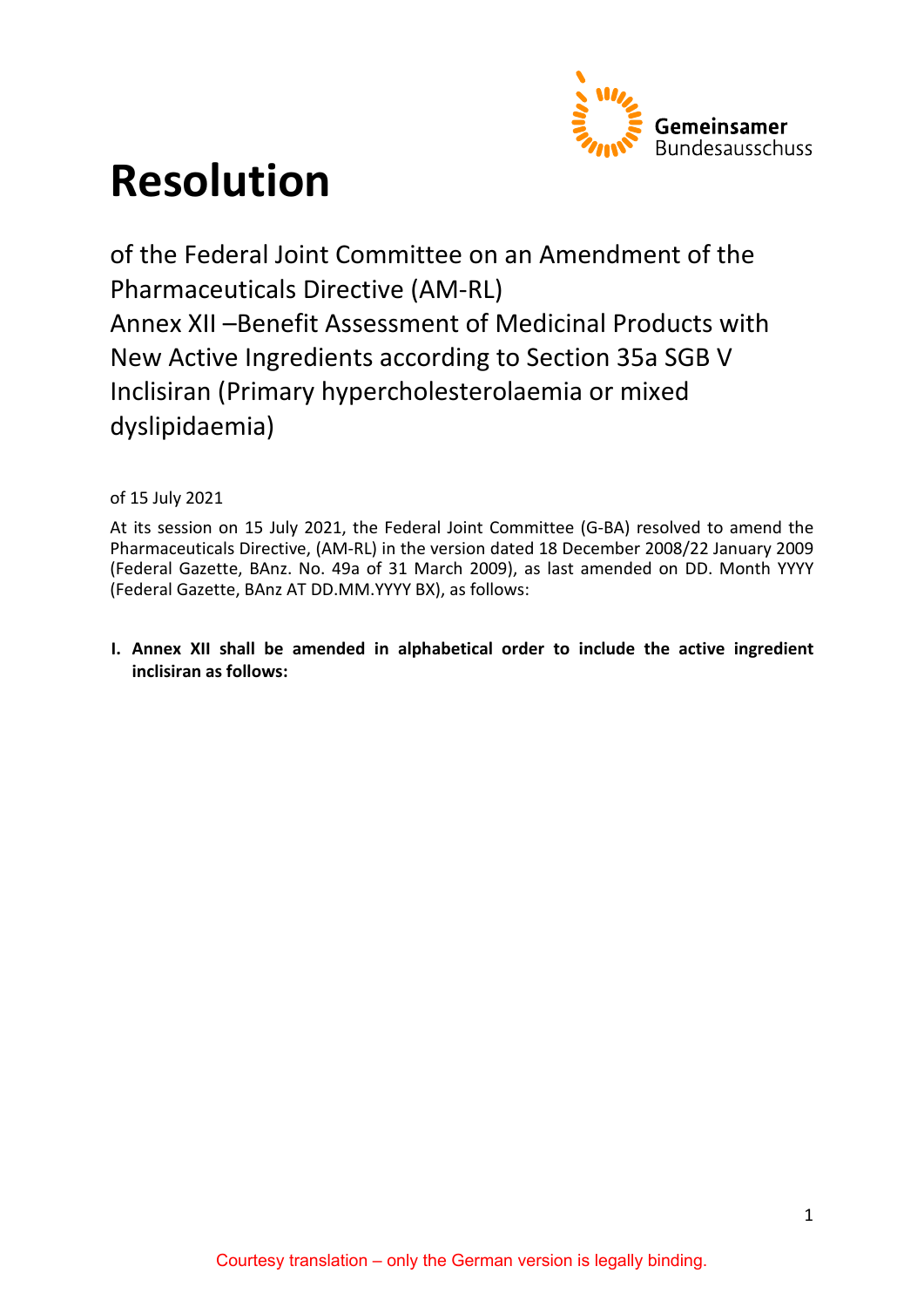# **Inclisiran**

Resolution of: 15 July 2021 Entry into force on: 15 July 2021 BAnz AT TT. MM YYYY Bx

# **Therapeutic indication (according to the marketing authorisation of 9 December 2020):**

Leqvio is indicated in adults with primary hypercholesterolaemia (heterozygous familial and non-familial) or mixed dyslipidaemia, as an adjunct to diet:

- − in combination with a statin or statin with other lipid lowering therapies in patients unable to reach LDL-C goals with the maximum tolerated statin dose or
- − alone or in combination with other lipid-lowering therapies in patients who are statinintolerant, or for whom a statin is contraindicated.

# **Therapeutic indication of the resolution (resolution of 15 July 2021):**

see therapeutic indication according to marketing authorisation.

- **1. Additional benefit of the medicinal product in relation to the appropriate comparator therapy**
- a) Adults with primary hypercholesterolaemia (heterozygous familial and non-familial) or mixed dyslipidaemia who have not yet exhausted medicinal and dietary options to reduce lipid levels

# **Appropriate comparator therapy:**

– Maximum tolerated medicinal therapy according to the doctor's instructions, taking into account statins, cholesterol absorption inhibitors and anion exchangers

# **Extent and probability of the additional benefit of inclisiran compared to the appropriate comparator therapy:**

An additional benefit is not proven.

b) Adults with primary hypercholesterolaemia (heterozygous familial and non-familial) or mixed dyslipidaemia who have already exhausted medicinal (except evolocumab or alirocumab) and dietary optionsto reduce lipid levels

#### **Appropriate comparator therapy:**

<span id="page-1-0"></span> $-$  Evolocumab<sup>[1](#page-1-1)</sup> or alirocuma[b](#page-1-0) or LDL apheresis (as an "ultima ratio" for therapyrefractory courses), if necessary with concomitant medicinal-based lipid-lowering therapy.

<span id="page-1-1"></span> $1$ The requirements regarding the prescription restriction of the Pharmaceutical Directive (AM-RL) Annex III must be observed.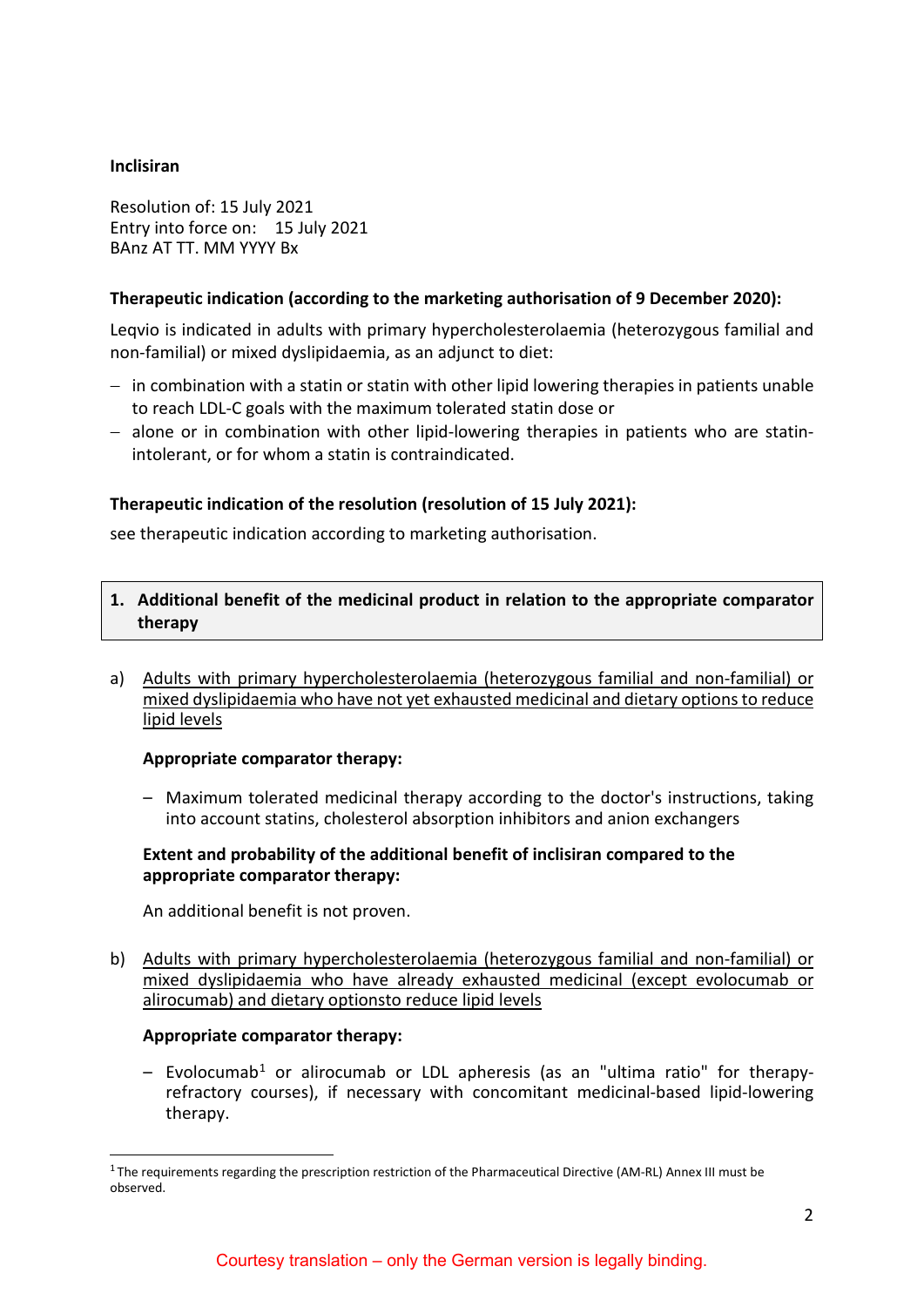# **Extent and probability of the additional benefit of inclisiran compared to the appropriate comparator therapy:**

An additional benefit is not proven.

# **Study results according to endpoints:[2](#page-2-0)**

a) Adults with primary hypercholesterolaemia (heterozygous familial and non-familial) or mixed dyslipidaemia who have not yet exhausted medicinal and dietary options to reduce lipid levels

There are no usable data for the benefit assessment.

| <b>Endpoint category</b>                                                                         | Direction of effect/ | Summary                                      |
|--------------------------------------------------------------------------------------------------|----------------------|----------------------------------------------|
|                                                                                                  | risk of bias         |                                              |
|                                                                                                  |                      |                                              |
| Mortality                                                                                        | Ø                    | No data on benefit assessment are available. |
| Morbidity                                                                                        | Ø                    | No data on benefit assessment are available. |
| Health-related quality                                                                           | Ø                    | No data on benefit assessment are available. |
| of life                                                                                          |                      |                                              |
| Side effects                                                                                     | Ø                    | No data on benefit assessment are available. |
| Explanations:                                                                                    |                      |                                              |
| 个<br>statistically significant and relevant positive effect with low/unclear reliability of data |                      |                                              |
| statistically significant and relevant negative effect with low/unclear reliability of data<br>↓ |                      |                                              |
| 个个<br>statistically significant and relevant positive effect with high reliability of data       |                      |                                              |
| ↓↓<br>statistically significant and relevant negative effect with high reliability of data       |                      |                                              |
| $\leftrightarrow$<br>no statistically significant or relevant difference                         |                      |                                              |
| $\varnothing$ : there are no usable data for the benefit assessment.                             |                      |                                              |
| n.a.: not calculable                                                                             |                      |                                              |

# **Summary of results for relevant clinical endpoints**

b) Adults with primary hypercholesterolaemia (heterozygous familial and non-familial) or mixed dyslipidaemia who have already exhausted medicinal (except evolocumab or alirocumab) and dietary optionsto reduce lipid levels

There are no usable data for the benefit assessment.

# **Summary of results for relevant clinical endpoints**

| <b>Endpoint category</b> | Direction of effect/<br>risk of bias | <b>Summary</b>                               |
|--------------------------|--------------------------------------|----------------------------------------------|
| Mortality                | Ø                                    | No data on benefit assessment are available. |
| Morbidity                | Ø                                    | No data on benefit assessment are available. |
| Health-related quality   | Ø                                    | No data on benefit assessment are available. |
| of life                  |                                      |                                              |
| Side effects             | Ø                                    | No data on benefit assessment are available. |
| Explanations:            |                                      |                                              |

<span id="page-2-0"></span> <sup>2</sup> Data from the dossier assessment of the IQWiG (A21-13) unless otherwise indicated.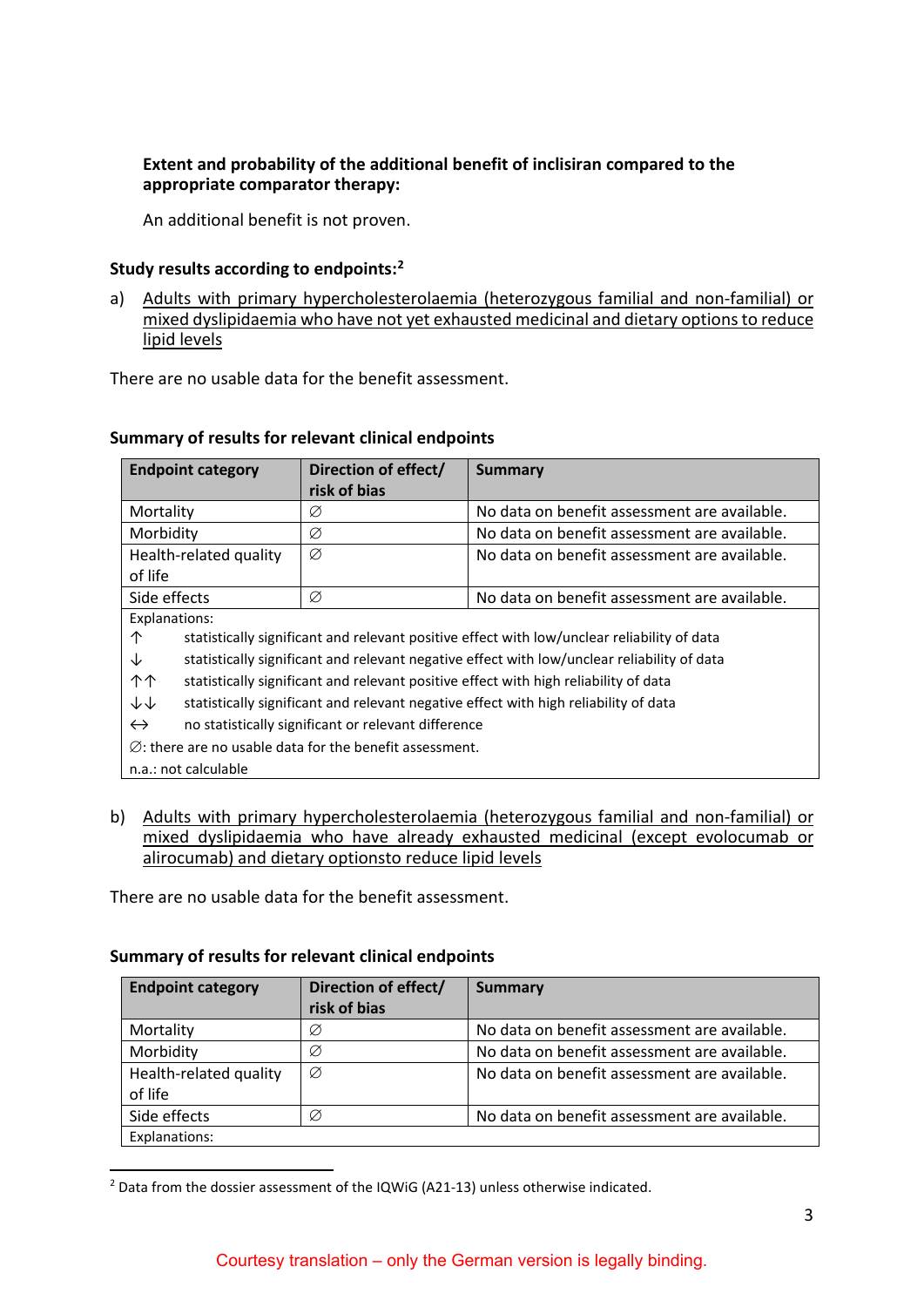↑ statistically significant and relevant positive effect with low/unclear reliability of data

- $\downarrow$  statistically significant and relevant negative effect with low/unclear reliability of data
- ↑↑ statistically significant and relevant positive effect with high reliability of data
- ↓↓ statistically significant and relevant negative effect with high reliability of data
- ↔ no statistically significant or relevant difference

∅: there are no usable data for the benefit assessment.

# **2. Number of patients or demarcation of patient groups eligible for treatment**

a) Adults with primary hypercholesterolaemia (heterozygous familial and non-familial) or mixed dyslipidaemia who have not yet exhausted medicinal and dietary options to reduce lipid levels

approx. 271,750 to 389,900 patients

b) Adults with primary hypercholesterolaemia (heterozygous familial and non-familial) or mixed dyslipidaemia who have already exhausted medicinal (except evolocumab or alirocumab) and dietary optionsto reduce lipid levels

approx. 13,000 – 21,000 patients

# **3. Requirements for a quality-assured application**

The requirements in the product information are to be taken into account. The European Medicines Agency (EMA) provides the contents of the product information (summary of product characteristics, SmPC) for Leqvio (active ingredient: inclisiran) at the following publicly accessible link (last access: 8 June 2021):

[https://www.ema.europa.eu/documents/product-information/leqvio-epar-product](https://www.ema.europa.eu/documents/product-information/leqvio-epar-product-information_de.pdf)[information\\_de.pdf](https://www.ema.europa.eu/documents/product-information/leqvio-epar-product-information_de.pdf)

The prescription restrictions for lipid-lowering agents in accordance with the Pharmaceutical Directive Annex III No. 35 must be taken into account.

#### **4. Treatment costs**

#### **Annual treatment costs:**

a) Adults with primary hypercholesterolaemia (heterozygous familial and non-familial) or mixed dyslipidaemia who have not yet exhausted medicinal and dietary options to reduce lipid levels

n.a.: not assessable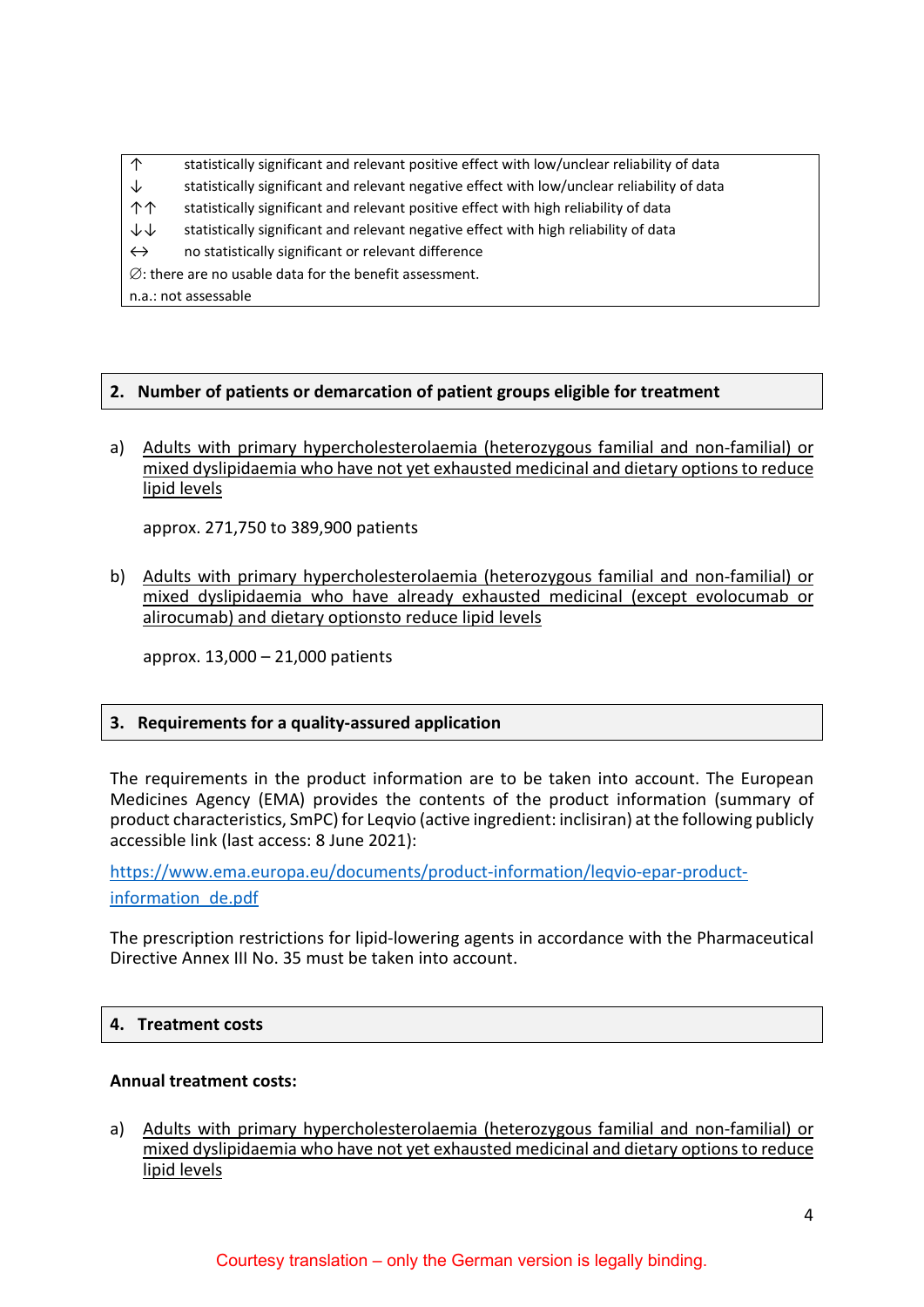<span id="page-4-0"></span>

| Designation of the therapy                                                       | Annual treatment costs/patient |  |
|----------------------------------------------------------------------------------|--------------------------------|--|
| Medicinal product to be assessed:                                                |                                |  |
| Inclisiran as monotherapy                                                        | € 5,464.42                     |  |
| Simvastatin <sup>3</sup>                                                         | € 68.77 - € 98.19              |  |
| Colesevelam                                                                      | € 2,346.22                     |  |
| Cholestyramine                                                                   | €1,051.42                      |  |
| Ezetimibe                                                                        | €149.43                        |  |
| Inclisiran in combination with other lipid-lowering therapies (including statin) |                                |  |
| Inclisiran + simvastatin $3$                                                     | € 5,533.19 - € 5,562.61        |  |
| Inclisiran+ simvastatin $3 +$ ezetimibe                                          | € 5,682.62 - € 5,712.04        |  |
| Inclisiran + simvastatin $3 +$ colesevelam                                       | € 7,879.41 - € 7,908.83        |  |
| Inclisiran + simvastatin $3 +$ cholestyramine                                    | € 6,584.61 - € 6,614.02        |  |
| Inclisiran + simvastatin, $3 +$ colesevelam + ezetimibe                          | € 8,028.84 - € 8,058.26        |  |
| Inclisiran + simvastatin <sup>3,</sup> + cholestyramine + ezetimibe              | € 6,734.04 - € 6,763.46        |  |
| Inclisiran in combination with other lipid-lowering therapies (except statin)    |                                |  |
| Inclisiran + ezetimibe                                                           | € 5,613.85                     |  |
| Inclisiran + colesevelam                                                         | €7,810.64                      |  |
| Inclisiran + cholestyramine                                                      | € 6,515.84                     |  |
| Inclisiran + colesevelam + ezetimibe                                             | €7,960.07                      |  |
| Inclisiran + cholestyramine + ezetimibe                                          | € 6,665.27                     |  |
| Appropriate comparator therapy:                                                  |                                |  |
| Monotherapies                                                                    |                                |  |
| Simvastatin                                                                      | € 68.77 - € 98.19              |  |
| Colesevelam                                                                      | € 2,346.22                     |  |
| Cholestyramine                                                                   | €1,051.42                      |  |
| Ezetimibe                                                                        | €149.43                        |  |
| Combination therapy                                                              |                                |  |
| Simvastatin <sup>3,</sup> + ezetimibe                                            | € 218.20 - € 247.62            |  |
| Simvastatin, $3 +$ colesevelam                                                   | € 2,414.99 - € 2,444.41        |  |
| Simvastatin <sup>3,</sup> + cholestyramine                                       | € 1,120.19 - € 1,149.60        |  |
| Simvastatin <sup>3,</sup> + colesevelam + ezetimibe                              | € 2,564.42 - € 2,593.84        |  |
| Simvastatin, $3 +$ cholestyramine + ezetimibe                                    | € 1,269.62 - € 1,299.04        |  |

<span id="page-4-1"></span>**THE SECTS SECTS SECTS 2018**<br><sup>3</sup> Simvastatin is shown as example for the statin group Simvastatin is presented in the daily dosage range of 40 mg to 80 mg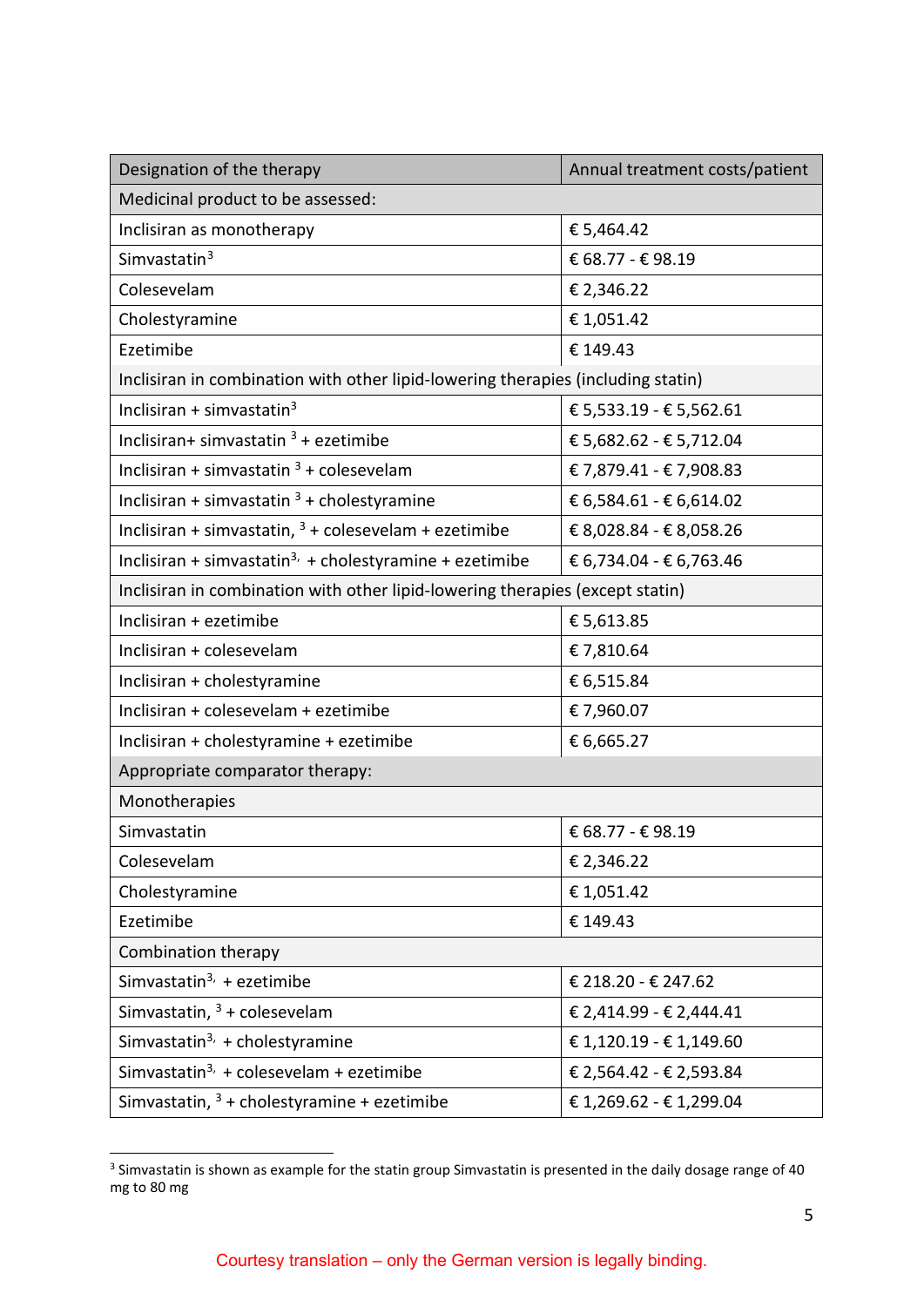| Designation of the therapy | Annual treatment costs/patient |
|----------------------------|--------------------------------|
| Ezetimibe + colesevelam    | $\in$ 2,495.65                 |
| Ezetimibe + cholestyramine | $\in$ 1,200.85                 |

Costs after deduction of statutory rebates (LAUER-TAXE®) as last revised: 15 June 2021)

b) Adults with primary hypercholesterolaemia (heterozygous familial and non-familial) or mixed dyslipidaemia who have already exhausted medicinal (except evolocumab or alirocumab) and dietary optionsto reduce lipid levels

| Designation of the therapy                                                                                  | Annual treatment costs/patient |  |
|-------------------------------------------------------------------------------------------------------------|--------------------------------|--|
| Medicinal product to be assessed:                                                                           |                                |  |
| Inclisiran as monotherapy                                                                                   | € 5,464.42                     |  |
| Simvastatin                                                                                                 | € 68.77 - € 98.19              |  |
| Colesevelam                                                                                                 | € 2,346.22                     |  |
| Cholestyramine                                                                                              | € 1,051.42                     |  |
| Ezetimibe                                                                                                   | €149.43                        |  |
| LDL apheresis                                                                                               | € 23,118.86 - € 67,459.60      |  |
| Inclisiran + LDL apheresis                                                                                  | € 28,583.28 - € 72,924.02      |  |
| Inclisiran in combination with other lipid-lowering therapies (excluding statin) including LDL<br>apheresis |                                |  |
| Inclisiran + simvastatin <sup>3,</sup> + LDL apheresis                                                      | € 28,652.05 - € 73,022.21      |  |
| Inclisiran + simvastatin <sup>3,</sup> + ezetimibe + LDL apheresis                                          | € 28,801.48 - € 73,171.64      |  |
| Inclisiran + simvastatin <sup>3,</sup> + colesevelam + LDL apheresis                                        | € 30,998.27 - € 75,368.43      |  |
| Inclisiran + simvastatin <sup>3,</sup> + cholestyramine + LDL<br>apheresis                                  | € 29,703.47 - € 74,073.62      |  |
| Inclisiran + simvastatin <sup>3,</sup> + ezetimibe + colesevelam + LDL<br>apheresis                         | € 31,147.70 - € 75,517.86      |  |
| Inclisiran + Simvastatin <sup>3,</sup> + ezetimibe + cholestyramine +<br>LDL apheresis                      | € 29,852.90 - € 74,223.06      |  |
| Inclisiran in combination with other lipid-lowering therapies (excluding statin) including LDL<br>apheresis |                                |  |
| Inclisiran + ezetimibe + LDL apheresis                                                                      | € 28,732.71 - € 73,073.45      |  |
| Inclisiran + colesevelam + LDL apheresis                                                                    | € 30,929.50 - € 75,270.24      |  |
| Inclisiran + cholestyramine + LDL apheresis                                                                 | € 29,634.70 - € 73,975.44      |  |
| Inclisiran + ezetimibe + colesevelam + LDL apheresis                                                        | € 31,078.93 - € 76,419.67      |  |
| Inclisiran + ezetimibe + cholestyramine + LDL apheresis                                                     | € 29,784.13 - € 74,124.87      |  |
| Appropriate comparator therapy:                                                                             |                                |  |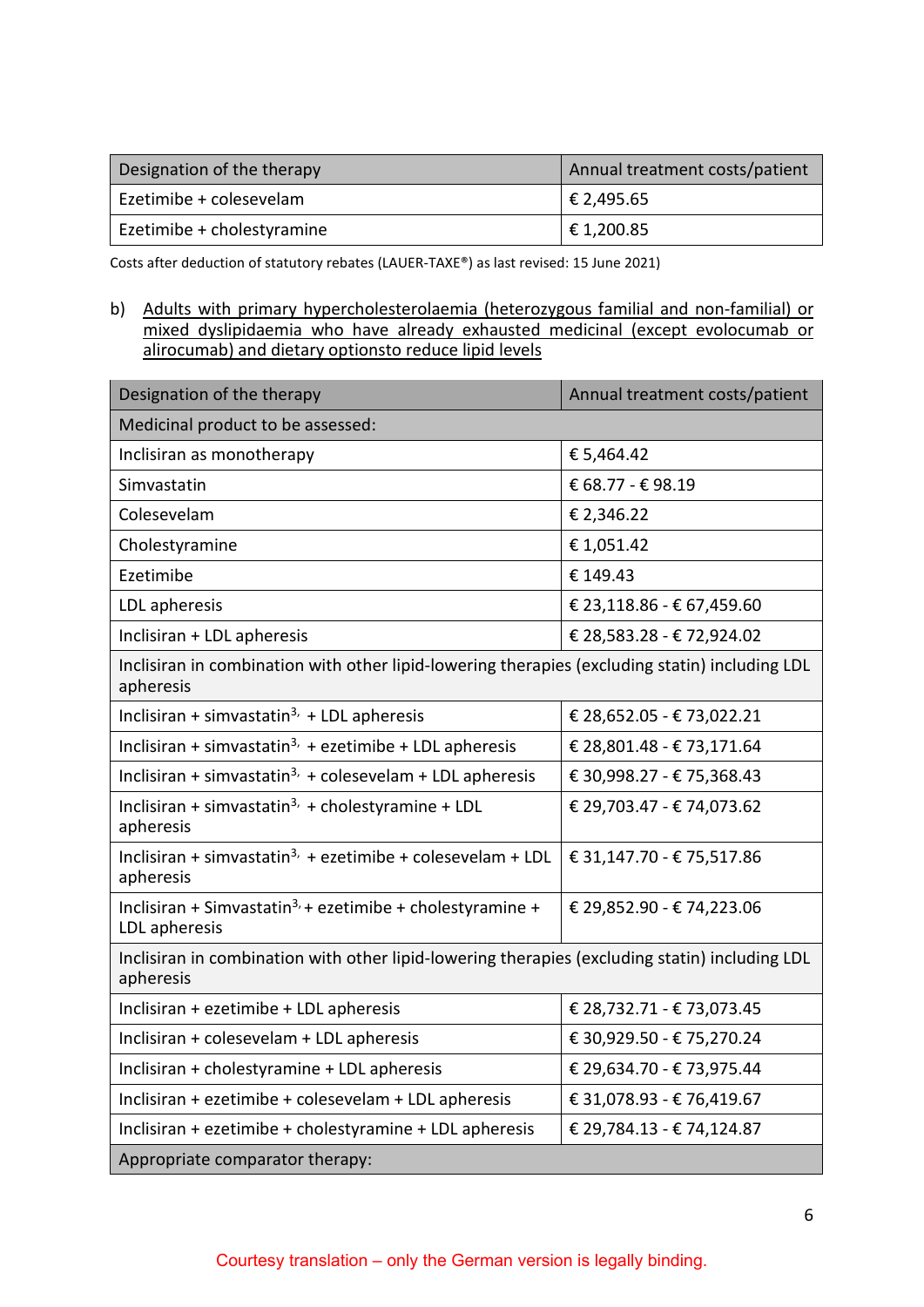| Evolocumab or LDL apheresis (as an "ultima ratio" for therapy-refractory courses), if<br>necessary with concomitant medicinal-based lipid-lowering therapy. |                           |  |
|-------------------------------------------------------------------------------------------------------------------------------------------------------------|---------------------------|--|
| Evolocumab as monotherapy                                                                                                                                   | € 5,885.99 - € 6,345.47   |  |
| Alirocumab as monotherapy                                                                                                                                   | € 6,228.59 - € 6,715.24   |  |
| LDL apheresis                                                                                                                                               | € 23,118.86 - € 67,459.60 |  |
| Evolocumab if necessary + accompanying medication-based lipid-lowering therapy<br>(including statin)                                                        |                           |  |
| Evolocumab if applicable + simvastatin $3$                                                                                                                  | € 5,954.75 - € 6,443.66   |  |
| Evolocumab if applicable + simvastatin <sup>3</sup> + ezetimibe                                                                                             | € 6,104.18 - € 6,593.09   |  |
| Evolocumab if applicable + simvastatin <sup>3</sup> + colesevelam                                                                                           | € 8,300.97 - € 8,789.88   |  |
| Evolocumab if applicable + simvastatin <sup>3</sup> +<br>cholestyramine                                                                                     | € 7,006.17 - € 7,495.08   |  |
| Evolocumab if applicable + simvastatin <sup>3</sup> + ezetimibe +<br>colesevelam                                                                            | € 8,450.40 - € 8,939.31   |  |
| Evolocumab if applicable + simvastatin <sup>3</sup> + ezetimibe +<br>cholestyramine                                                                         | € 7,155.60 - € 7,644.51   |  |
| Evolocumab if necessary + accompanying medication-based lipid-lowering therapy (except<br>statin)                                                           |                           |  |
| Evolocumab if applicable + ezetimibe                                                                                                                        | € 6,035.42 - € 6,494.90   |  |
| Evolocumab if applicable + colesevelam                                                                                                                      | € 8,232.21 - € 8,691.69   |  |
| Evolocumab if applicable + cholestyramine                                                                                                                   | € 6,937.40 - € 7,396.89   |  |
| Evolocumab if applicable + ezetimibe + colesevelam                                                                                                          | € 8,381.64 - € 8,841.12   |  |
| Evolocumab if applicable + ezetimibe + cholestyramine                                                                                                       | € 7,086.84 - € 7,546.32   |  |
| Alirocumab if necessary + accompanying medication-based lipid-lowering therapy<br>(including statin)                                                        |                           |  |
| Alirocumab if applicable + simvastatin $3$                                                                                                                  | € 6,297.36 - € 6,813.42   |  |
| Alirocumab if applicable + simvastatin $3 +$ ezetimibe                                                                                                      | € 6,446.79 - € 6,962.85   |  |
| Alirocumab if applicable + simvastatin <sup>3</sup> + colesevelam                                                                                           | € 8,643.58 - € 9,159.64   |  |
| Alirocumab if applicable + simvastatin <sup>3</sup> + cholestyramine                                                                                        | € 7,348.78 - € 7,864.84   |  |
| Alirocumab if applicable + simvastatin <sup>3</sup> + ezetimibe +<br>colesevelam                                                                            | € 8,793.01 - € 9,309.07   |  |
| Alirocumab if applicable + simvastatin <sup>3</sup> + ezetimibe +<br>cholestyramine                                                                         | € 7,498.21 - € 8,014.27   |  |
| Alirocumab if necessary + accompanying medication-based lipid-lowering therapy (except<br>statin)                                                           |                           |  |
| Alirocumab if applicable + ezetimibe                                                                                                                        | € 6,378.02 - € 12,329.09  |  |
| Alirocumab if applicable + colesevelam                                                                                                                      | € 8,574.81 - € 9,061.46   |  |